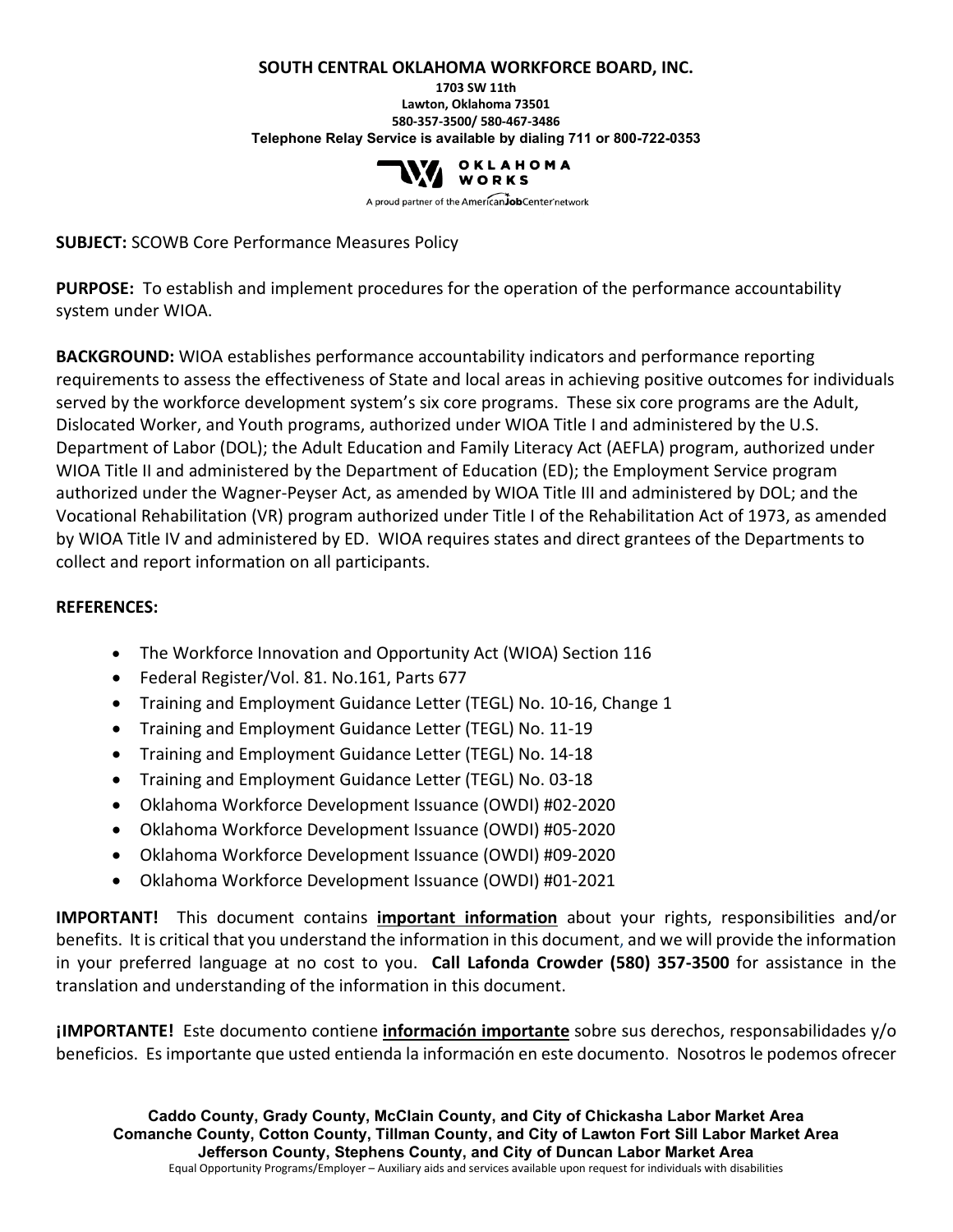la información en el idioma de su preferencia sin costo alguno para usted. **Llame al Lafonda Crowder (580) 357- 3500** para pedir asistencia en traducir y entender la información en este documento.

#### **Telephone Relay Service is available by dialing 711 or 800-722-0353**

**POLICY:** This SCOWB Policy provides guidance to the Oklahoma Works workforce development system on core performance accountability indicators and performance reporting requirements for individuals served by the programs authorized under WIOA Title I and the Employment Service program authorized under the Wagner-Peyser Act, as amended by WIOA Title III, established by section 116 of WIOA. All performance measures are reported by the One Stop Operator to SCOWB at the full board meetings for review. This policy also includes the State of Oklahoma's approach to measuring effectiveness in serving employers, as required by WIOA Section 116(b)(2)(A)(i)(VI).

### **WIOA Primary Indicators of Performance**

Section 116(b)(2)(A) of WIOA identifies six primary indicators by which all core programs will be measured in order to assess effectiveness in achieving positive outcomes for individuals served by the programs. The six primary indicators of performance are as follows:

- 1. Employment Rate 2<sup>nd</sup> Quarter After Exit;
- 2. Employment Rate 4<sup>th</sup> Quarter After Exit;
- 3. Median Earnings 2<sup>nd</sup> Quarter After Exit;
- 4. Credential Attainment (excludes Wagner Peyser Program);
- 5. Measurable Skill Gains (excludes Wagner Peyser Program);
- 6. Effectiveness in Serving Employers;

Employment Rate 2<sup>nd</sup> Quarter After Exit, Employment Rate 4<sup>th</sup> Quarter After Exit, Median Earnings, and Credential attainment are exit-based, and cannot be calculated until the allotted time after exit has passed, resulting in a delay of available performance data. Additionally, exits are determined as outlined in OWDI #01- 2021, WIOA Definitions: Period of Participation, Categories of Enrollment, Categories of Exits, Services, Career Services and Training Service Costs Policy.

For the employment-related performance indicators (Employment Rates and Median Earnings), status in unsubsidized employment and quarterly earnings may be determined by direct Unemployment Insurance (UI) wage match, Federal employment records, military employment records, or supplemental wage information. Participants who are in the military or in a Registered Apprenticeship (RA) program are also considered as employed for the purpose of these indicators. Participants who do not provide a Social Security Number or who are self- employed will also be included in these indicators; therefore, it will be necessary to collect supplemental wage information to determine wage data.

The following provides *definitions* for each indicator, including, where necessary, the *numerator and denominator* criteria utilized to calculate the indicator.

#### **Employment Rate 2nd Quarter After Exit**

The percentage of Title I Adult, DLW, and Title III Participants who are in unsubsidized employment during the second quarter after exit from the program, as established through direct UI wage record match, Federal or military employment records, or supplemental wage information.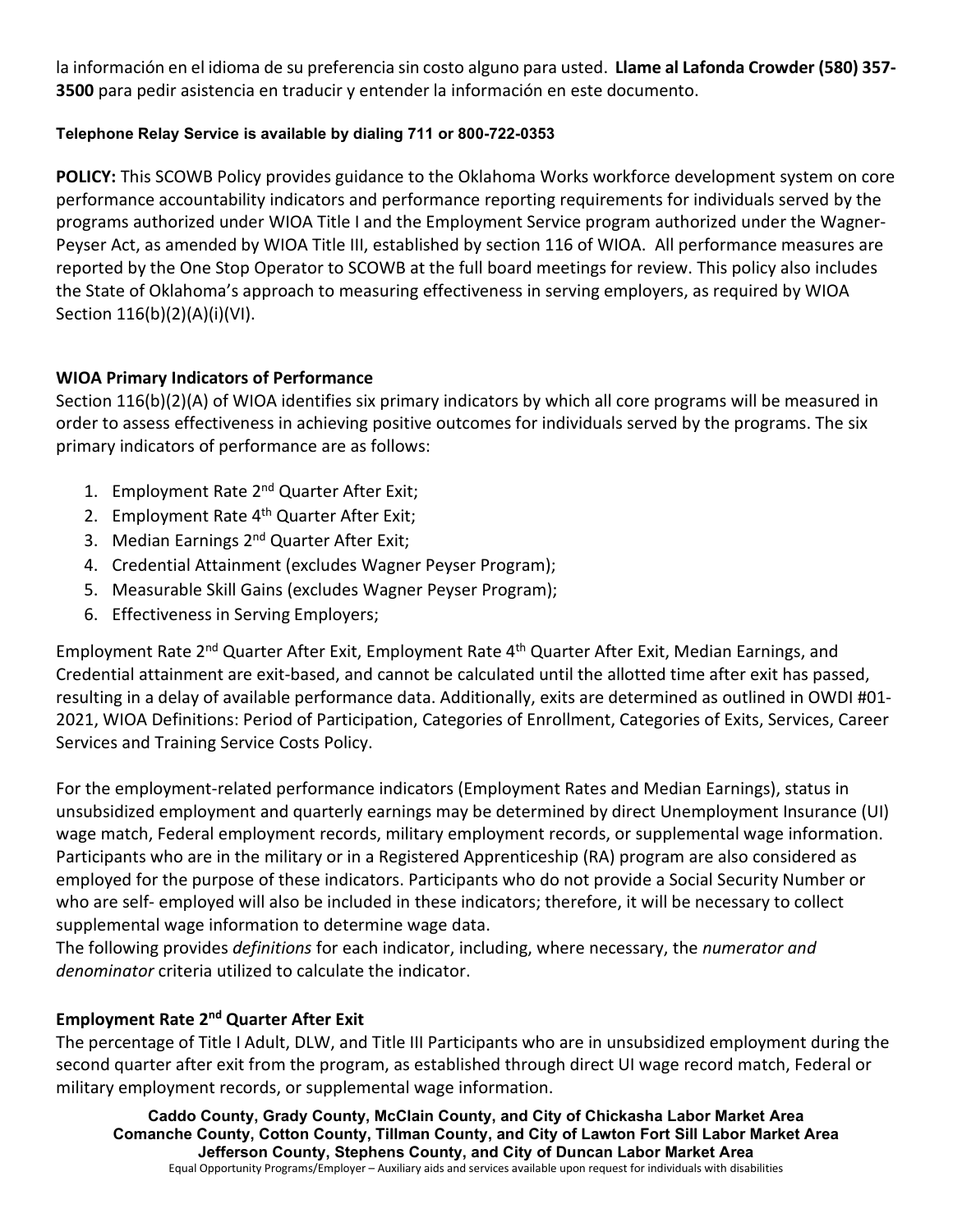For Title I Youth, it is the percentage of participants who are in education or training activities, or in unsubsidized employment during the second quarter after exit, as established through direct UI wage record match, Federal or military employment records, or supplemental wage information.

- *Denominator Criteria:* Title I Adult, DLW, Youth, or Title III Participants that have exited the program.
- *Numerator Criteria:* Title I Adult, DLW, or Title III Participants in unsubsidized employment during the 2<sup>nd</sup> quarter after exit. Title I Youth Participants in an education or training activity, or in unsubsidized employment during the 2<sup>nd</sup> quarter after exit.

## **Employment Rate 4th Quarter After Exit**

The percentage of Title I Adult, DLW, and Title III Participants who are in unsubsidized employment during the fourth quarter after exit from the program, as established through direct UI wage record match, Federal or military employment records, or supplemental wage information.

For Title I Youth, it is the percentage of participants who are in education or training activities, or in unsubsidized employment during the fourth quarter after exit, as established through direct UI wage record match, Federal or military employment records, or supplemental wage information.

- *Denominator Criteria:* Title I Adult, DLW, Youth, or Title III Participants that have exited the program.
- *Numerator Criteria:* Title I Adult, DLW, or Title III Participants in unsubsidized employment during the 4th quarter after exit. Title I Youth Participants in an education or training activity, or in unsubsidized employment during the 4<sup>th</sup> quarter after exit.

### **Median Earnings 2nd Quarter After Exit**

The median earnings of Title I and Title III Participants who are in unsubsidized employment during the second quarter after exit from the program, as established through direct UI wage record match, Federal or military employment records, or supplemental wage information.

- *Denominator Criteria:* Title I Adult, DLW, Youth, or Title III Participants employed in the 2nd quarter after exit.
- *Numerator Criteria:* Total quarterly earnings are collected and listed in order, from the lowest to the highest value. The values in the middle of this list is the median earnings values.

### **Credential Attainment**

The percentage of Title I Adult & DLW Participants enrolled in an education or training program (excluding those in on-the-job training (OJT) and customized training) who attain a recognized postsecondary credential or a secondary school diploma, or its recognized equivalent, during participation in or within one year after exit from the program.

Participants who attained a secondary school diploma or its recognized equivalent are included only if the participants are also employed within one year (quarter based) after exit or are enrolled in an education or training program leading to a recognized postsecondary credential during program participation or within one year after exit from the program.

Title I In-School Youth Participants are included in the credential attainment indicator. Title I Out-of-School Youth Participants enrolled in occupational skills training, secondary education, postsecondary education, Title II-funded adult education, YouthBuild, and Job Corps are included in the credential attainment indicator.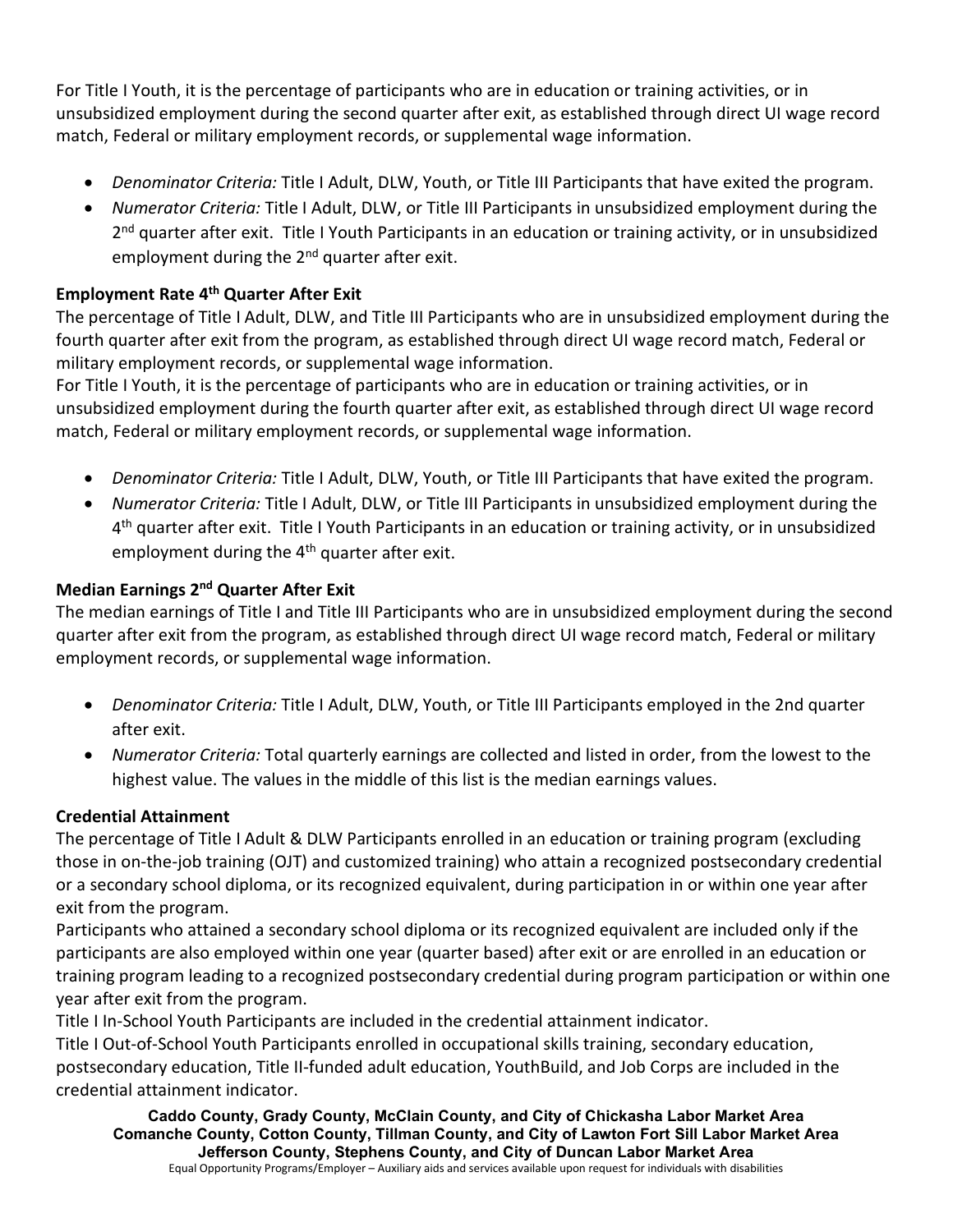A credential must recognize technical or industry/occupational skills for a specific industry/occupation rather than general skills related to safety, hygiene, etc., even if general skills certificates are broadly required to qualify for entry-level employment or advancement in employment. The technical or industry/occupational skills certified must be based on standards developed or endorsed by employers or industry associations. The credential must be awarded in recognition of an individual's attainment of measurable technical or industry/occupational skills necessary to obtain employment or advance within a specific industry/occupation. Certificates awarded by workforce development boards and work readiness certificates are not included in this definition because neither type of certificate is recognized industry-wide, nor do these types of certificates document the measurable technical or industry/occupational skills needed to gain employment or to advance within an occupation. Likewise, certificates awarded by workforce development boards for general safety, first aid, food preparation, accessibility preparation, or work readiness are not included in the definition of a credential.

- *Denominator Criteria:* Title I Participants who were enrolled in postsecondary or secondary education or training programs (excluding OJT & Customized Training) and have exited during the reporting period.
- *Numerator Criteria:* Title I Participants who attain a postsecondary credential OR attain a secondary credential and enroll in an education or training program leading to a recognized postsecondary credential or are employed, during participation or within 1 year after exit from the program.

### **Measurable Skill Gains**

The percentage of Title I Program Participants who, during a program year, are in an education or training program that leads to a recognized postsecondary credential or employment and who are achieving measurable skill gains, defined as documented academic, technical, occupational, or other forms of progress, towards such a credential or employment.

Depending on the type of education or training program, documented progress is defined as one of the following five types of measurable skill gains:

- 1. *Educational Functioning Level (EFL)*: Documented achievement of at least one of the following educational functioning levels by a participant who is receiving instruction below the postsecondary level.
	- a. Comparison of the participant's initial EFL, as measured by a pre-test, with the participant's EFL, as measured by a post-test;
	- b. States that offer adult high school programs that lead to a secondary school diploma or its recognized equivalent may measure and report educational gain through the awarding of credits or Carnegie units; or
	- c. States may report an EFL gain for participants who exit a program below the postsecondary level and enroll in postsecondary education and training during the program year. A program below the postsecondary level applies to participants enrolled in a basic education program.
- 2. *Secondary School Diploma/Recognized Equivalent*: Documented attainment of a secondary school diploma or its recognized equivalent if the participant obtains certification of attaining passing scores.
	- a. High School Diploma;
	- b. Obtaining certification of attaining passing scores on a State-recognized high school equivalency test;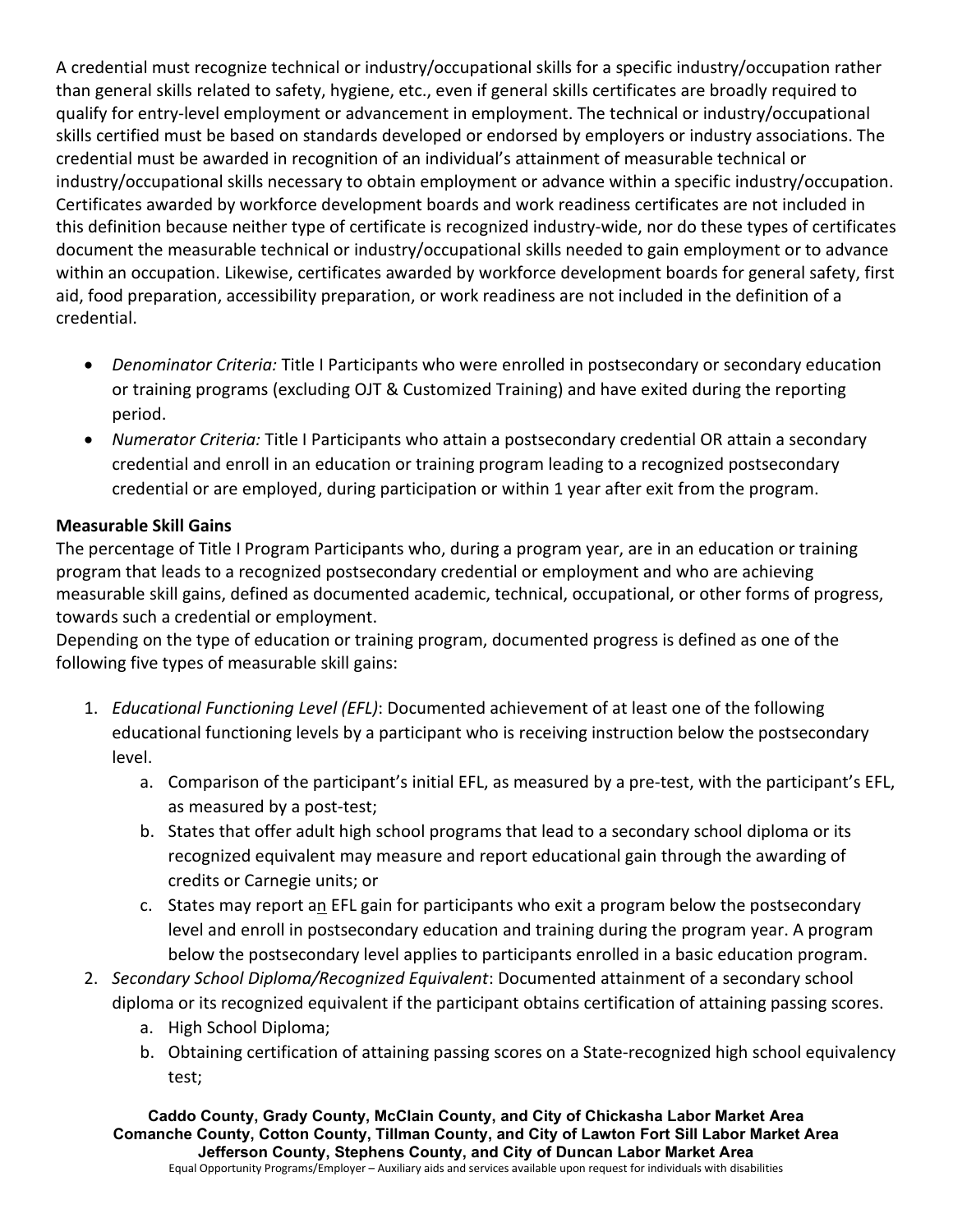- c. Diploma or State-recognized equivalent documenting satisfactory completion of secondary studies or an alternate diploma, including a high school or adult secondary school diploma.
- 3. *Secondary or Postsecondary Transcript/Report Card*: Documented secondary or postsecondary transcripts or report cards, identifying attainment for the sufficient number of credit hours meeting Oklahoma's academic standards.
	- a. For Secondary education (specific to youth attending high school): transcript or report card for one semester showing that the participant is achieving the States unit's policies for academic standards.
	- b. For Postsecondary education:
		- i. Full-time students: one semester transcript or report card with 12 hours (or equivalent) achieving Oklahoma's academic standards;
		- ii. Part-time students: two semesters transcripts or report cards with a total of at least 12 hours over the course of two completed consecutive semesters during a 12-month period.
- 4. *Training Milestone*: Documented satisfactory or increased progress towards established training milestones from an employer or training provider whois providing training.
	- a. Progress reports must document substantive skill development that the participant has achieved from an employer or training provider:
		- i. Mastered required job skills, or steps to complete an OJT or apprenticeship program;
		- ii. Increase in pay resulting from newly acquired skills;
		- iii. Increased performance resulting from newly acquired skills.
- 5. *Successful Passage of an Exam*: Documentation of a knowledge-based exam required for a particular occupation or progress in attaining technical or occupational skills as evidenced by trade-related benchmarks.
	- a. Passage of a component exam in a Registered Apprenticeship (RA) program;
	- b. Employer-required knowledge-based exam;
	- c. Satisfactory attainment of an element in an industry or occupational competency-based assessment;
	- d. Other completion tests necessary to obtain a credential.
- *Denominator Criteria:* Title I Participants who, during any point in the program year, are in an education or training program that leads to a recognized postsecondary credential or employment. This includes participants who continue to receive services as well as those who have participated during the reporting period and have exited the program.
- *Numerator Criteria:* The number of Title I Program Participants included in the denominator criteria that achieved at least one type of gain based on benchmarks a through d, above.

# **Effectiveness in Serving Employers**

WIOA Sec. 116(b)(2)(A)(i)(VI) requires the State to establish a primary indicator of performance for effectiveness in serving employers as a collective measure for the State representing all core partner programs.

The State of Oklahoma is piloting three approaches to gauge three critical workforce needs of the business community: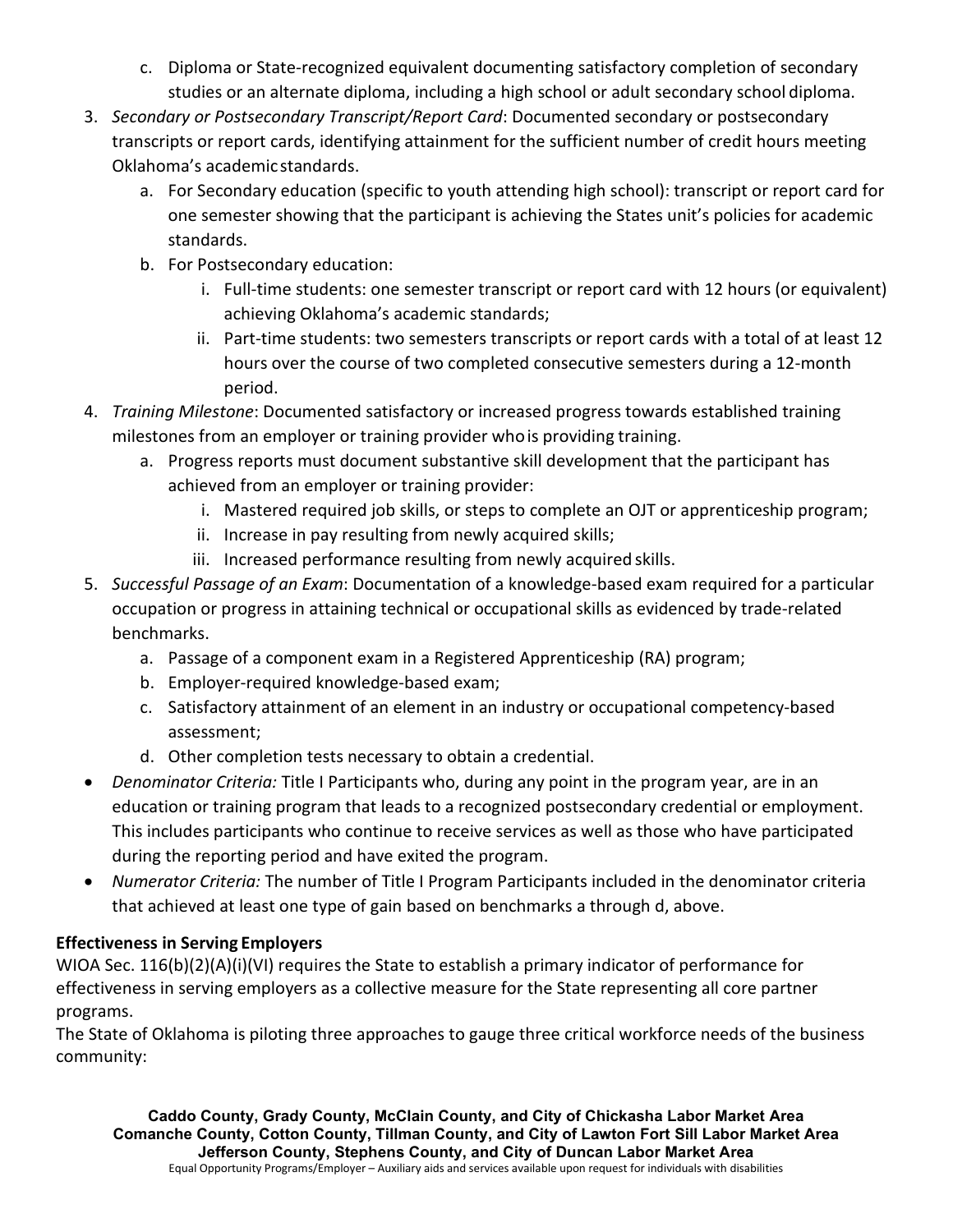- *Approach 1:* Retention with the same employer addresses the programs' efforts to provide employers with skilled workers;
- *Approach 2:* Repeat Business Customers addresses the programs' efforts to provide quality engagement and service to employers and sectors, and to establish productive relationships with employers and sectors over extended periods of time; and
- *Approach 3:* Employer Penetration Rate addresses the programs' efforts to provide quality engagement and service to all employers and sectors within the State and local economy.

Special Note: Because these approaches are pilots, they will be evaluated and the State of Oklahoma will implement a standardized indicator once the Department of Labor's pilot phase concludes.

## **Performance Requirements for Eligible Training Providers and Other DOL Non-Core Programs**

Eligible Training Providers are required to submit performance data on both WIOA and non-WIOA participants for its programs of study. OWDI #09-2020, Workforce Innovation and Opportunity Act (WIOA) Title I Training Provider Eligibility and State List of Eligible Training Providers (ETPs) and programs, provides additional information on the performance requirements for ETPs.

DOL programs that are not included in the core programs, known as non-core programs, have DOL-specific guidance on performance accountability outlined in TEGL 14-18. Non-core programs include:

- Indian and Native American (INA) Program, under WIOA section 166;
- Job Corps, under WIOA sections 141-162;
- National Farmworker Jobs Program (NFJP), under WIOA section 167;
- YouthBuild, under WIOA section 171;
- Reentry Employment Opportunities (REO), authorized under WIOA section 169<sup>3</sup>;
- National Dislocated Worker Grants (DWG), under WIOA section 170;
- H-1B Job Training Programs (grants awarded July 1, 2016, and later), authorized under section 414(c) of the American Competitiveness and Workforce ImprovementAct of 1998 (29 U.S.C. § 3224a);
- Senior Community Service Employment Program (SCSEP), authorized under title Vof the Older Americans Act of 1965 (42 U.S.C. 3056 *et seq.*);
- Trade Adjustment Assistance (TAA), authorized under chapter 2 of title II of theTrade Act of 1974 (19 U.S.C. 2271 *et seq*.); and
- Jobs for Veterans State Grants (JVSG), authorized under 38 U.S.C. chapter 41.

It should be noted that the performance guidance for each non-core program may differ due to the unique statutory limitations and policies of each program. Please refer to TEGL 14-18 and its attachments for specific information and guidance for each program.

# **Establishing Performance Indicator Goals at the Local Levels**

The state and each local area agree upon negotiated levels of performance for Employment Rate 2<sup>nd</sup> Quarter After Exit, Employment Rate 4<sup>th</sup> Quarter after Exit, Median Earnings, Credential Attainment, and Measurable Skills gains for Title I programs (Adult, Youth, and Dislocated Workers).

One of the requirements in the negotiation process is to use a statistical adjustment model. A statistical adjustment model is an objective regression model used to estimate levels of performance. Before the program year, the *statistical adjustment model* determines estimates that are used as a factor in the negotiations process.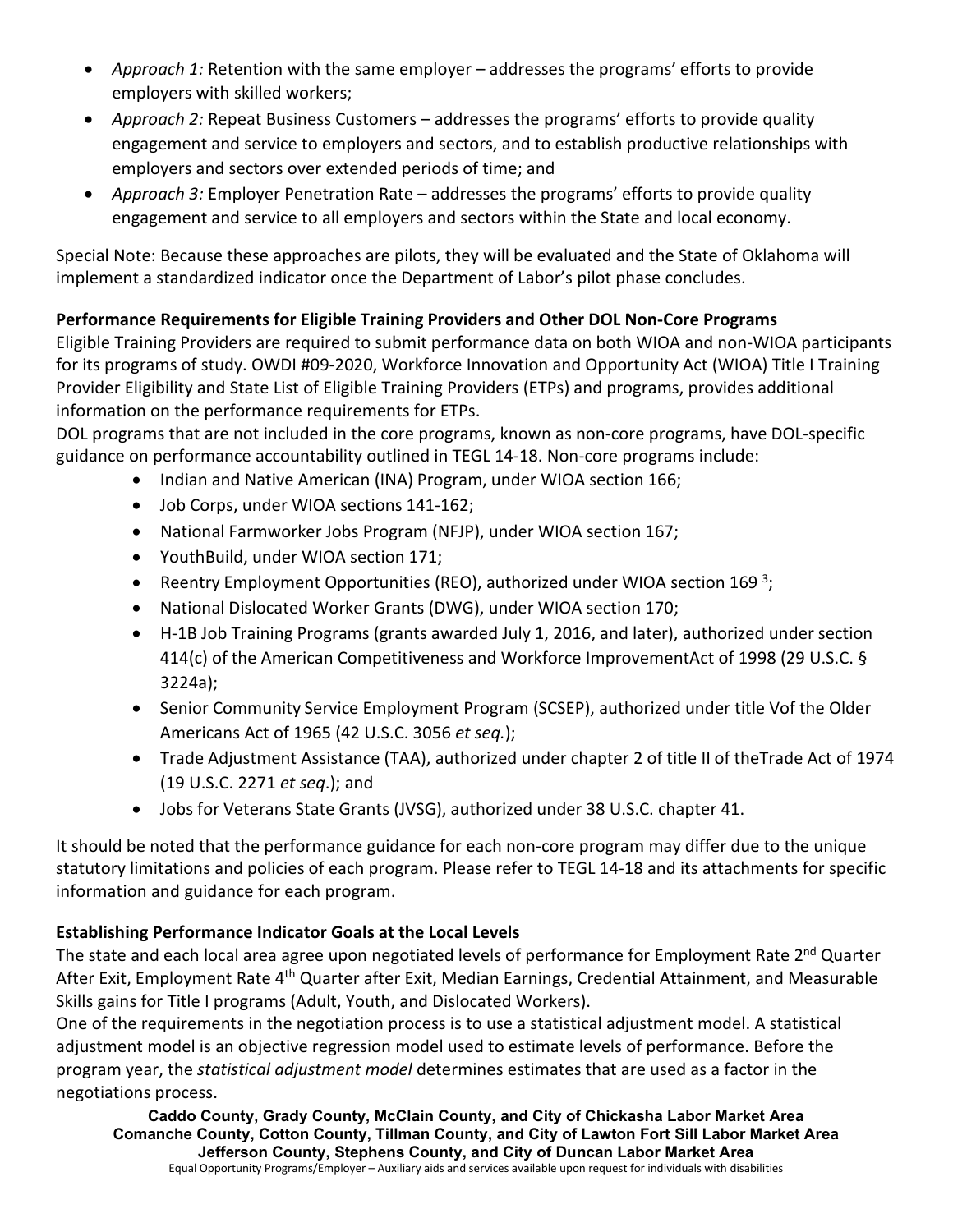There are three measurable performance success thresholds for performance set during the negotiation process. The performance success thresholds were most recently established in OWDI #05-2020, Local Performance Goals Negotiation and Performance Success Thresholds for PY 2020 and PY 2021. In accordance with 20 CFR § 677.190(d) and 34 CFR §§ 361.190(d) and 463.190(d), a performance failure occurs if:

- any single Individual Indicator Score for any single core program falls below 50 percent of the adjusted level of performance;
- the Overall Local Program Score falls below 90 percent for that single core program; or
- the Overall Local Indicator Score falls below 90 percent for that single measure.

# **Applying the Statistical Adjustment Model**

At the end of the program year, the *Actual Level of Performance* is reported by the state on the Statewide Performance Report (ETA-9169 OMB No. 1205-0526) for each primary indicator of performance for each core program (section 116(d)(2) of WIOA). *Actual levels of performance* will be compared to the *adjusted levels of performance* at the close of the program year to determine the locals' performance success or failure. *Adjusted levels of performance* are determined by adjusting the *negotiated levels of performance* for the actual economic conditions experienced and actual characteristics of participants served (section 116(b)(3)(A)(vii) of WIOA). Economic conditions include differences in unemployment rates and job losses or gains in particular industries. Characteristics of participants may include, but are not limited to, indicators of poor work history, lack of work experience, lack of educational or occupational skills attainment, dislocation from high-wage and high-benefit employment, low levels of literacy or English proficiency, disability status, homelessness, ex-offender status, and welfare dependency. The *statistical adjustment model* also takes into account other factors that, through empirical support, are determined to have an effect on predicting state outcomes.

The estimates derived from the same *statistical adjustment model* used to negotiate the levels of performance are applied to the actual economic conditions and characteristics of participants served to determine the *adjustment factor* (WIOA section 116(b)(3)(A)(viii)). The *adjustment factor* is a positive or negative difference that will be added to the *negotiated level of performance* to determine the *adjusted level of performance*. The *adjustment factor* is the difference between the estimated levels of performance predicted by the *statistical adjustment model* prior to the start of the program year and the levels of performance re-estimated by the *statistical adjustment model* after the close of the program year. This calculation will yield a positive or negative difference, which will be used as the *adjustment factor* for the program year.

### **Local Performance Success and Failure**

Local performance goals for WIOA title I programs are used for two required purposes: (1) to determine if a local area "performed successfully" for subsequent local area designation, and (2) to determine when a state must take corrective action when a local area fails to meet the adjusted levels of performance. For more information about sanctions and corrective actions related to failure to achieve performance goals, see OWDI #02-2020, Sanctions and Resolution Process.

# **Calculating Individual Indicator Scores**

The individual indicator score is calculated by dividing the actual level of performance achieved by the adjusted level of performance. The adjusted level of performance is calculated by adding the adjustment factor to the negotiated level of performance. The individual indicator score will not be rounded; it will be truncated to the first decimal place. Performance success is 50.0% and above.